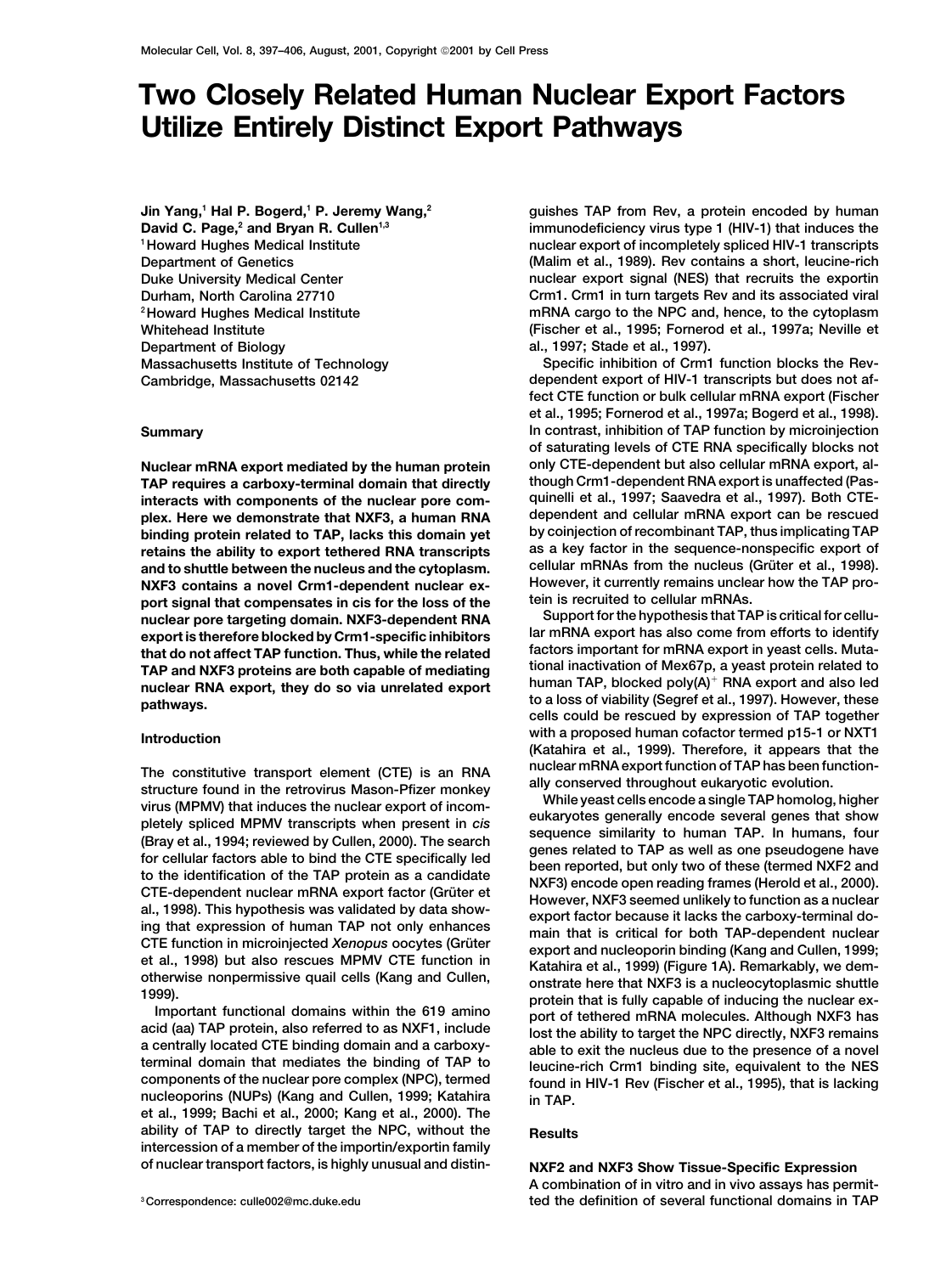

**Figure 1. Comparison of TAP, NXF2, and NXF3 Expression Patterns**

**(A) Schematic representation of the functional domain organization of human TAP. NXF2 is 58% identical to TAP and lacks significant insertions or deletions. While NXF3 is 52% identical to TAP, it lacks a 36 aa stretch that maps to the CTE binding domain and has also lost the carboxy-terminal NES/NUP binding domain present in TAP. The NXF3 leucine-rich NES mapped in this paper is indicated, with critical leucine residues marked by asterisks. The closed triangle indicates the position of the TAP A17 mutation.**

**(B) The tissue-specific expression pattern of TAP, NXF2, and NXF3 mRNAs was determined by quantitative RT-PCR.**

**(Figure 1A). These include a nuclear localization signal Previously, it has been demonstrated that the HIV-1 (NLS) (aa 61–102), the MPMV CTE binding domain (aa Rev protein can mediate the nuclear export of an RNA 96–370), a central domain that recruits the p15-1 cofac- when tethered to that RNA by the MS2 coat protein RNA tor (aa 370–490), and an essential carboxy-terminal do- binding domain (McDonald et al., 1992). This experiment main (aa 550–619) that directly interacts with certain is reproduced in Figure 2A, which utilizes an indicator NUPs and that functions as an NES (Kang and Cullen, construct, pDM128/4XMS2, that contains the** *cat* **indica-1999; Katahira et al., 1999; Bachi et al., 2000). The pre- tor gene and four copies of the MS2 operator RNA target dicted sequence of the NXF2 protein reveals that TAP and NXF2 are colinear over their entire sequence and mRNA encoded by pDM128 indicator constructs is norare 58% identical (Figure 1A). In contrast, while NXF3 mally unable to exit the nucleus and is instead exported also displays 52% sequence identity with TAP, it bears in a fully spliced form that does not encode CAT (Hope two obvious deletions when compared to both TAP and et al., 1990; McDonald et al., 1992; Kang and Cullen, NXF2: the deletion of 36 aa within the CTE binding do- 1999; Yang et al., 2000). However, if a** *cis***-acting RNA main of TAP (Braun et al., 1999; Kang and Cullen, 1999), export signal (such as the MPMV CTE) is inserted into and the truncation of the NXF3 carboxyl terminus by 46 this unspliced** *cat* **mRNA, then export occurs and CAT aa relative to TAP (Figure 1A). This latter deletion re- enzyme activity is induced. moves residues that in TAP are critical for both NUP As shown in Figure 2A, transfection of human 293T binding and NES function (Kang and Cullen, 1999; Ka- cells with pDM128/4XMS2 normally results in very little tahira et al., 1999; Kang et al., 2000). CAT activity. However, as previously reported (McDon-**

**as a generic, sequence-nonspecific nuclear export fac- induces CAT expression. This activation is dependent tor for cellular mRNAs (Gru¨ter et al., 1998; Katahira et on the integrity of the leucine-rich NES, as shown by al., 1999; Cullen, 2000). Analysis of the tissue-specific the mutational inactivation of this sequence in MS2 expression pattern of TAP mRNA (Figure 1B) revealed RevM10 (Malim et al., 1991). A fusion protein consisting that the** *TAP* **gene was expressed at a high level in all of MS2 fused to the full-length TAP protein activated tissues examined. In contrast, NXF2 mRNA was found to CAT expression as effectively as did MS2-Rev (Figure** be expressed almost exclusively in testis. NXF3-specific 2A). This again required a functional NES, since intro**transcripts were also detected at a high level in testis duction of the A17 mutation into the carboxy-terminal and at a low level in a small number of other tissues domain of TAP, which inhibits both NUP binding and (Figure 1B). These data are consistent with a ubiquitous, NES function (Kang et al., 2000), largely blocked the essentially housekeeping role for TAP in global nuclear activation of CAT expression (Figure 2A) without affectmRNA export, but they argue that NXF2 and NXF3 are ing the stability of the MS2-TAP fusion protein (Figunlikely to play such a general role. ure 2B).**

**It has previously been demonstrated that TAP can spe- ingly, the MS2-NXF2 fusion protein proved to be essencifically bind to the MPMV CTE and that expression of tially inactive even though expression of this protein was human TAP can rescue CTE function in nonpermissive readily detectable (Figure 2B). In contrast, the MS2 quail cells (Gru¨ter et al., 1998; Kang and Cullen, 1999). NXF3 fusion gave rise to a robust activation of the However, neither NXF2 nor NXF3 proved able to bind pDM128/4XMS2 indicator construct. To confirm that the the CTE, and it was therefore not surprising that expres- observed activation of CAT protein expression indeed sion of these proteins failed to rescue CTE function in reflected the cytoplasmic appearance of the unspliced**

**and 3**- **splice sites. The unspliced** *cat*

**As noted above, TAP has been proposed to function ald et al., 1992), expression of an MS2-Rev fusion protein**

**We next tested fusion proteins consisting of MS2 NXF3 Can Function as a Nuclear RNA Export Factor linked to full-length NXF2 or NXF3 (Figure 2A). Surprisquail cells (data not shown).** *cat* **mRNA encoded by pDM128/4XMS2, we also per-**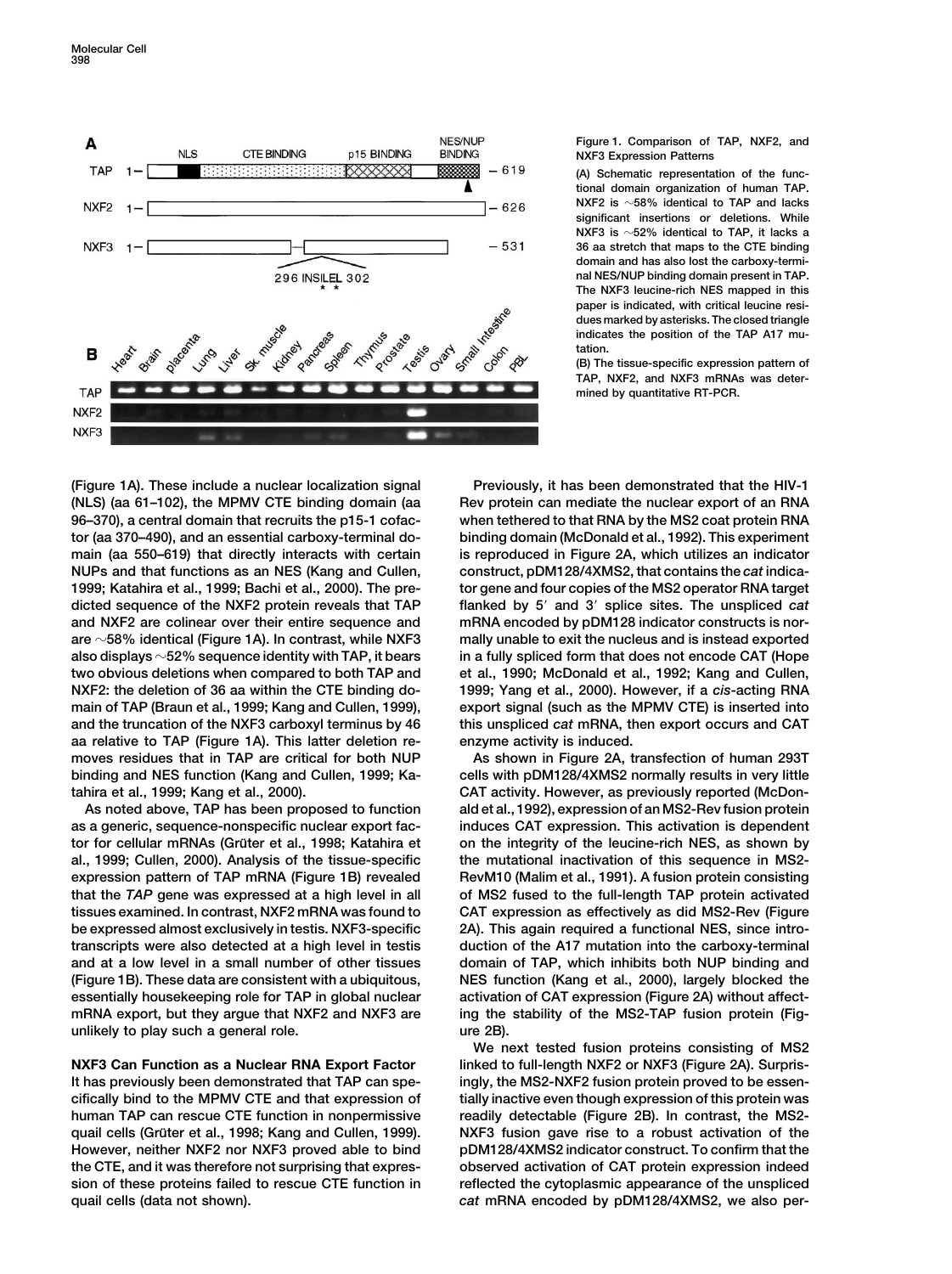

**tor gene and four copies of the MS2 operator RNA target flanked NUP214 and RAB/hRIP but failed to interact with the by 5**- **and 3**ng of the pBC12/CMV/ $\beta$ -gal internal control. At 48 hr, cells were **harvested and CAT and -gal activities determined. These data readily detectable interaction with the nucleoporins CG1**

**teins. The antiserum used is a polyclonal rabbit anti-MS2 serum. tion into the TAP carboxy-terminal domain blocked NUP (C) RNase protection analysis was performed using nuclear (N) and binding but did not affect p15-1 binding (data not shown; cytoplasmic (C) RNA fractions derived from 293T cells transfected Kang et al., 2000).** with pDM128/4XMS2 and either the parental pBC12/CMV plasmid,<br>as a negative (Neg) control, or plasmids expressing the MS2-TAP or<br>MS2-NAF3 than a spliced (U) and spliced (S) mRNAs<br>encoded by pDM128/4XMS2 were detected using scribed probe (Yang et al., 2000) that traverses the 3' splice site. **Cells transfected with pBC12/CMV only are indicated by "mock." although binding to CG1 and NUP153 was attenuated**

**and nuclear RNA fractions derived from transfected or NUP153 yet gave rise to a readily detectable interaccells. Unspliced** *cat* **mRNA was essentially undetectable tion with both CAN and RAB/hRIP (Figure 3). Therefore,**

**in the cytoplasm of cells transfected with pDM128/ 4XMS2 alone (Figure 2C, lane 4), as predicted by the very low level of CAT activity measured in these cells (Figure 2A). In contrast, unspliced** *cat* **mRNA was exported to the cytoplasm of cells transfected with pDM128/4XMS2 plus either pMS2-TAP (Figure 2C, lane 6) or pMS2-NXF3 (Figure 2C, lane 8). Therefore, NXF3, like TAP, is able to activate the nuclear export of an mRNA when tethered to that RNA by fusion to a heterologous RNA binding domain.**

**NXF3 Interacts with the CRM1 Nuclear Export Factor Previously, we and others have demonstrated that the TAP carboxy-terminal domain specifically interacts with FG-repeat domains found in certain human NUPs, including NUP153 and CG1, in the yeast two-hybrid assay (Katahira et al., 1999; Kang et al., 2000). This interaction is direct, as it can also be detected in vitro using recombinant proteins (Bachi et al., 2000). The leucine-rich NES of HIV-1 Rev also specifically interacts with the FGrepeat domains found in a distinct set of human nucleoporins in the yeast two-hybrid assay, including residues 1864–2090 of CAN/NUP214 (residues 1864–2090, termed CAN, were chosen because larger CAN fragments also bind to TAP; Kang et al., 2000) and the protein RAB/ hRIP (Bogerd et al., 1995; Fritz et al., 1995; Stutz et al., 1996). However, this interaction is indirect and is, in fact, bridged by the endogenous yeast Crm1 homolog (Neville et al., 1997). As a result, this interaction cannot be detected in vitro using recombinant proteins.**

**Because NXF3 can function as a nuclear RNA export factor (Figure 2A) yet apparently lacks the carboxy-terminal NUP binding domain/NES present in TAP (Figure 1A), we asked if NXF3 would also interact with NUPs in the yeast two-hybrid assay. We were also curious to see if NXF2 and NXF3 would be able to bind to human p15-1, a candidate cofactor for TAP-dependent nuclear Figure 2. Nuclear Export of an mRNA Induced by Tethering of Nu- mRNA export (Katahira et al., 1999; Guzik et al., 2001). clear Export Factors As shown in Figure 3, the HIV-1 Rev protein specifically (A) The pDM128/4XMS2 indicator construct contains the** *cat* **indica- interacted with the FG-repeat domains of both CAN/** by 5' and 3' splice sites. Nuclear export of this HNA, and nence car<br>expression, is dependent on the recruitment of an mRNA export<br>factor to the MS2 sites. 293T cells were transfected with 25 ng of<br>pDM128/4XMS2 or pDM128/P the MS2-fusion protein expression plasmid indicated at left, and 50 of the Rev NES (data not shown; Bogerd et al., 1995;<br>
ng of the pBC12/CMV/<sub>B-gal</sub> internal control. At 48 hr, cells were Fritz et al., 1995). In contrast, represent the average of three experiments, with standard devia-<br>tions indicated, after normalization to the internal control.<br>(B) A Western analysis was performed in parallel using 293T cells<br>transfected with plasmids ex

**NXF2 also gave the same NUP binding profile as TAP, when compared to TAP. Remarkably, the NXF3 protein instead gave the NUP binding profile characteristic of formed an RNase protection assay using cytoplasmic HIV-1 Rev, i.e., NXF3 showed little or no binding to CG1**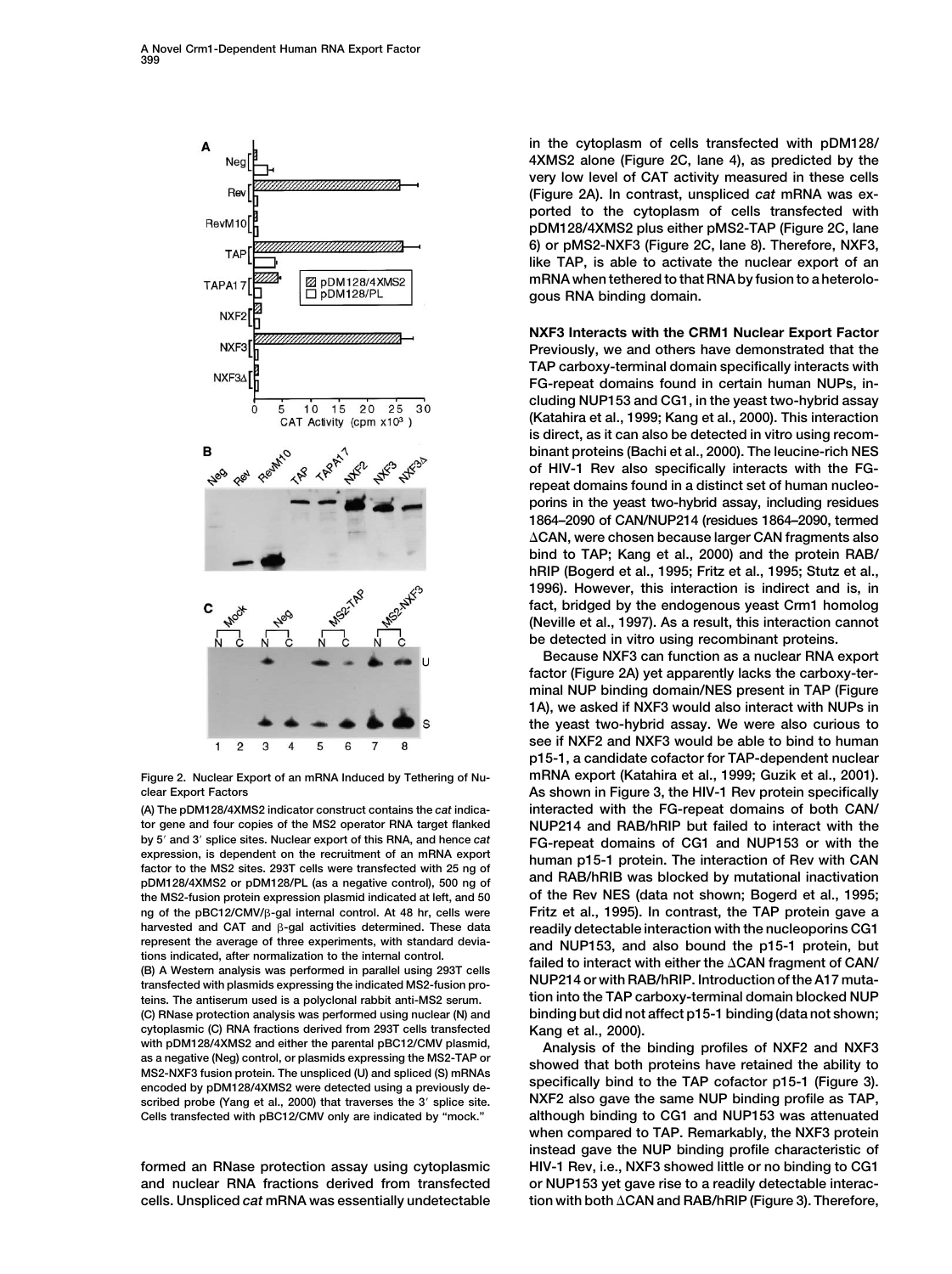

**pressing the indicated GAL4 DNA binding domain and VP16 tran-**<br>**dent nuclear export.** To test this hypothesis, we treated<br>calls expressing the HA-tagged NYE3 protein with LMR

**of NXF3, when compared to TAP, has indeed blocked NES, but also an active NLS, and that the full-length the ability of NXF3 to interact with NUPs such as CG1 NXF3 protein continuously shuttles between the nucleus** and NUP153 that normally bind to this TAP domain. **However, these data also suggest that NXF3 has acquired the ability to instead interact with Crm1. To test Identification of a Leucine-Rich NES in NXF3 this hypothesis, we performed a two-hybrid assay in To define the location of the Crm1 binding site in NXF3, human cells, as previously described (Bogerd et al., we first divided NXF3 into four overlapping fragments 1998), using a plasmid that expresses a GAL4 DNA bind- of 150 aa each and determined that only one of these ing domain fusion to Crm1 and a second plasmid that (extending from 260 to 410) was able to interact with expresses the VP16 transcription activation domain RAB/hRIP in the yeast two-hybrid assay (data not fused to Rev, TAP, or NXF3 (for technical reasons, TAP shown). This 150 aa segment was then subdivided into and NXF3 were actually expressed fused to both the three overlapping fragments of 60 amino acids each MS2 coat protein and the VP16 sequence). As shown that, when analyzed by yeast two-hyrid assay, further in Figure 4A, this assay revealed a readily detectable mapped the Crm1 binding site of NXF3 to between resiinteraction between Rev and Crm1, while no binding of dues 260 and 320. Inspection of this sequence revealed TAP to Crm1 was detectable. NXF3, like Rev but unlike a short leucine-rich sequence (296-INSILEL-302) that the far more closely related TAP protein, was also able displays similarity to the previously defined leucine-rich to bind to Crm1 specifically in this human cell based NES consensus (Bogerd et al., 1996; Kim et al., 1996). assay. Importantly, the equivalent sequences in TAP (338-**

**blocks Crm1 function (Fornerod et al., 1997a; Kudo et two leucine residues found in NXF3. al., 1999). If NXF3 is indeed inducing RNA export by To test whether the 296–302 sequence is indeed critirecruitment of Crm1, then this export should be inhibited cal for Crm1 binding by NXF3, we mutated leucine resiby treatment with LMB. Importantly, LMB does not affect dues 300 and 302 in NXF3 to arginine, as seen in TAP, CTE function (Bogerd et al., 1998) and therefore should to create the NXF3 mutant. As shown in Figure 2A, this not affect RNA export mediated by the MS2-TAP fusion mutation entirely blocked the ability of NXF3 to activate protein. As shown in Figure 4C, this indeed proved to the nuclear export of the** *cat* **mRNA encoded by**

**be the case. Specifically, addition of LMB to transfected cells entirely blocked activation of the** *cat* **indicator gene present in pDM128/4XMS2 by either the MS2-Rev or MS2-NXF3 fusion protein, yet it had little or no effect on activation induced by MS2-TAP. Similarly, coexpression of the dominant negative CAN fragment of the nucleoporin CAN/NUP214, which has been shown to selectively inhibit Crm1 function by blocking the ability of Crm1 to bind to the NPC (Fornerod et al., 1997b; Bogerd et al., 1998), also inhibited activation of pDM128/ 4XMS2 by either MS2-Rev or MS2-NXF3, yet did not affect MS2-TAP function (Figure 4D). We therefore conclude that NXF3 is indeed activating the nuclear export of tethered RNA molecules by recruitment of the Crm1 nuclear export factor.**

## **NXF3 Is a Nucleocytoplasmic Shuttle Protein**

**Expression of a form of the NXF3 protein bearing a hemaglutinin (HA) epitope Tag, followed by immunofluorescent analysis, revealed that NXF3 is localized to both the nucleus and cytoplasm in transfected cells (Figure 5A), as also reported by Herold et al. (2000). As this tagged protein is 60 kDa in size and therefore too large to diffuse into the nucleus, its partially nuclear localization implies active nuclear import, i.e., the presence of an NLS. The observation that NXF3 can mediate the nuclear export of tethered RNA molecules (Figure Figure 3. Analysis of the Protein Binding Properties of NXF2 and 2) suggests that NXF3 should also contain an NES. We** therefore asked whether the partially cytoplasmic local-**The yeast indicator strain Y190 was transformed with plasmids ex- ization of NXF3 was the result of ongoing Crm1-depen**scription activation domain fusions. After growth on selective plates,<br>
the level of induced  $\beta$ -gal activity was determined as previously<br>
described (Bogerd et al., 1995).<br>
As shown in Figure 5B, this resulted in an enti **localization for the HA-NXF3 protein. We therefore conthese data imply that the carboxy-terminal truncation clude that NXF3 contains not only a Crm1-dependent**

**Leptomycin B (LMB) is an antibiotic that specifically ISAIRER-344) and in NXF2 (343-VSAIRDC-349) lack the**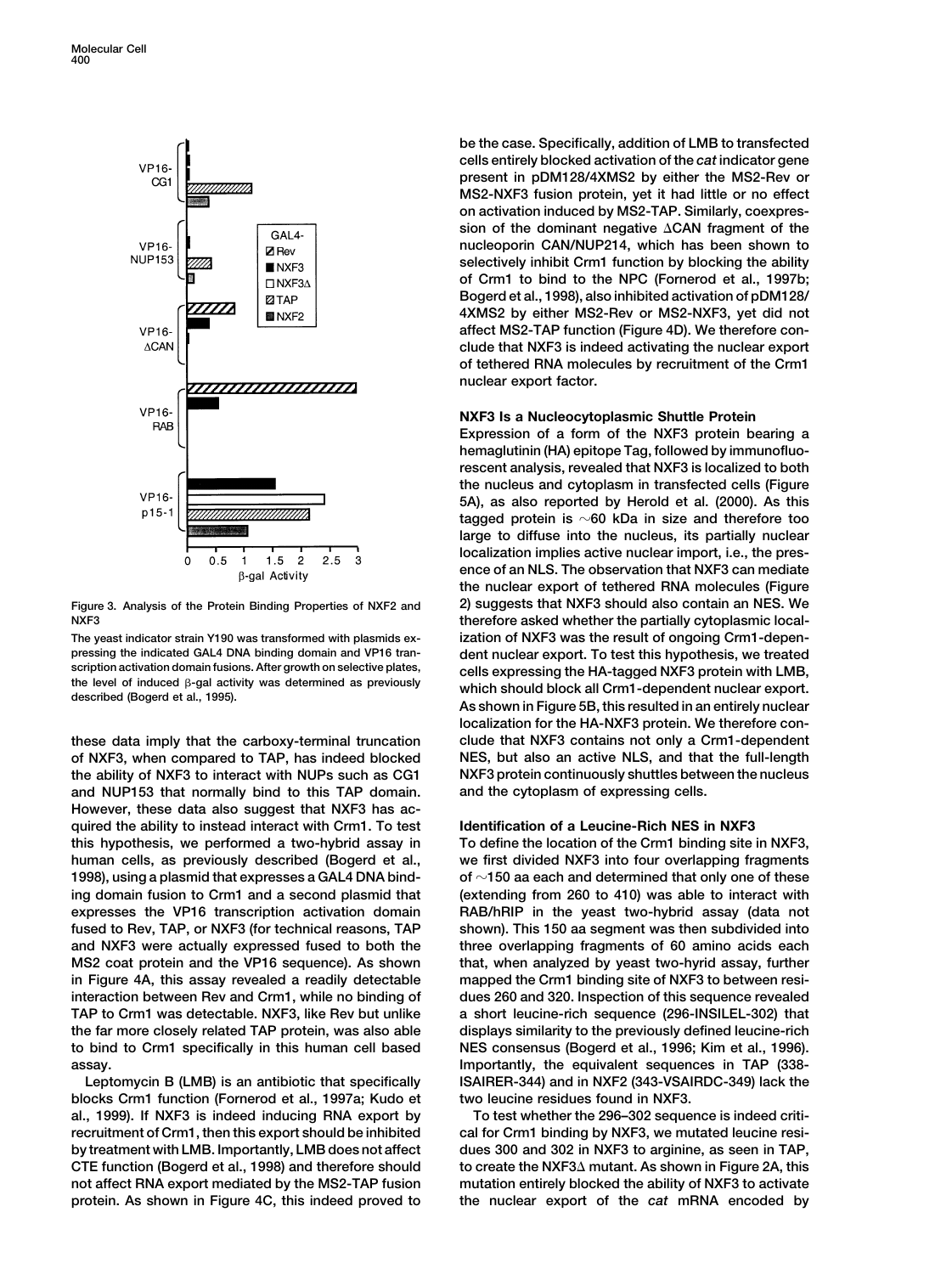

**Figure 4. NXF3 Function Is Mediated by Crm1**

**(A) The NXF3 protein binds Crm1 specifically in a mammalian two-hybrid assay. 293T cells were transfected with 25 ng of the pG6(31) HIVLTRTAR reporter plasmid, 250 ng of the pGAL4-Crm1 expression plasmid, and 1000 ng of a plasmid expressing the VP16/Rev, MS2/ VP16/TAP, MS2/VP16/NXF3, or MS2/VP16/NXF3 fusion protein. The parental pBC12/CMV served as the negative control. Induced CAT enzyme activity was determined at 48 hr after transfection.**

**(B) Western analysis of the level of expression of the VP16 fusion proteins analyzed in (A) was performed using a VP16-specific monoclonal antibody.**

**(C) Activation of the pDM128/4XMS2 indicator construct by MS2 fusion proteins was assayed as described in Figure 2 except that the indicated cultures were treated with 5 ng of LMB per 35 mm culture starting 16 hr after transfection.**

**(D) This export assay was performed as described in Figure 2 except that the cultures were also cotransfected with 500 ng of pBC12/CMV/ CAN, or 500 ng of pBC12/CMV as a negative control.**

**pDM128/4XMS2 when expressed as an MS2 coat pro- be predicted if this mutation indeed inactivated a Crm1 tein fusion. This lack of activity was not due to instability dependent NES. of the MS2-NXF3 mutant, as shown by Western blot** analysis (Figure 2B). NXF3∆ had also lost the ability to **NXF3 Is Associated with Poly(A)<sup>+</sup> RNA In Vivo** interact with CAN and RAB/hRIP in the yeast two-hybrid We have shown that the full-length NXF3 prot **interact with CAN and RAB/hRIP in the yeast two-hybrid We have shown that the full-length NXF3 protein is a assay, yet it fully retained the ability to bind to the p15-1 Crm1-dependent nucleocytoplasmic shuttle protein that cofactor (Figure 3). Consistent with the hypothesis that is able to mediate the nuclear export of mRNA molecules mutation of leucine residues 300 and 302 in NXF3 se- to which it is tethered via the MS2 coat protein (Figure lectively inactivates Crm1 binding, the NXF3 mutant 2). An important additional prediction for a bona fide indeed proved unable to interact with Crm1 in the mam- nuclear mRNA export factor is that it should at least tion of this mutation did not affect the level of expression fact, a major piece of evidence supporting the hypotheof the VP16-NXF3 fusion protein (Figure 4B). Finally, sis that TAP mediates nuclear mRNA export in human immunofluorescent localization of an HA-tagged version cells is the demonstration that TAP can be specifically of the NXF3 mutant revealed that this protein, unlike crosslinked to poly(A) RNA in human cells by UV irradiawild-type HA-NXF3, was entirely nuclear (Figure 5C). tion (Katahira et al., 1999) The HA-NXF3 mutant therefore gives the same nuclear To examine whether NXF3 is also associated with localization seen with wild-type HA-NXF3 in the pres- poly(A) RNA in human cells, we transfected human ence of the Crm1 inhibitor LMB (Figure 5B), as would 293T cells with expression plasmids encoding amino-**

transiently associate with mRNA transcripts in vivo. In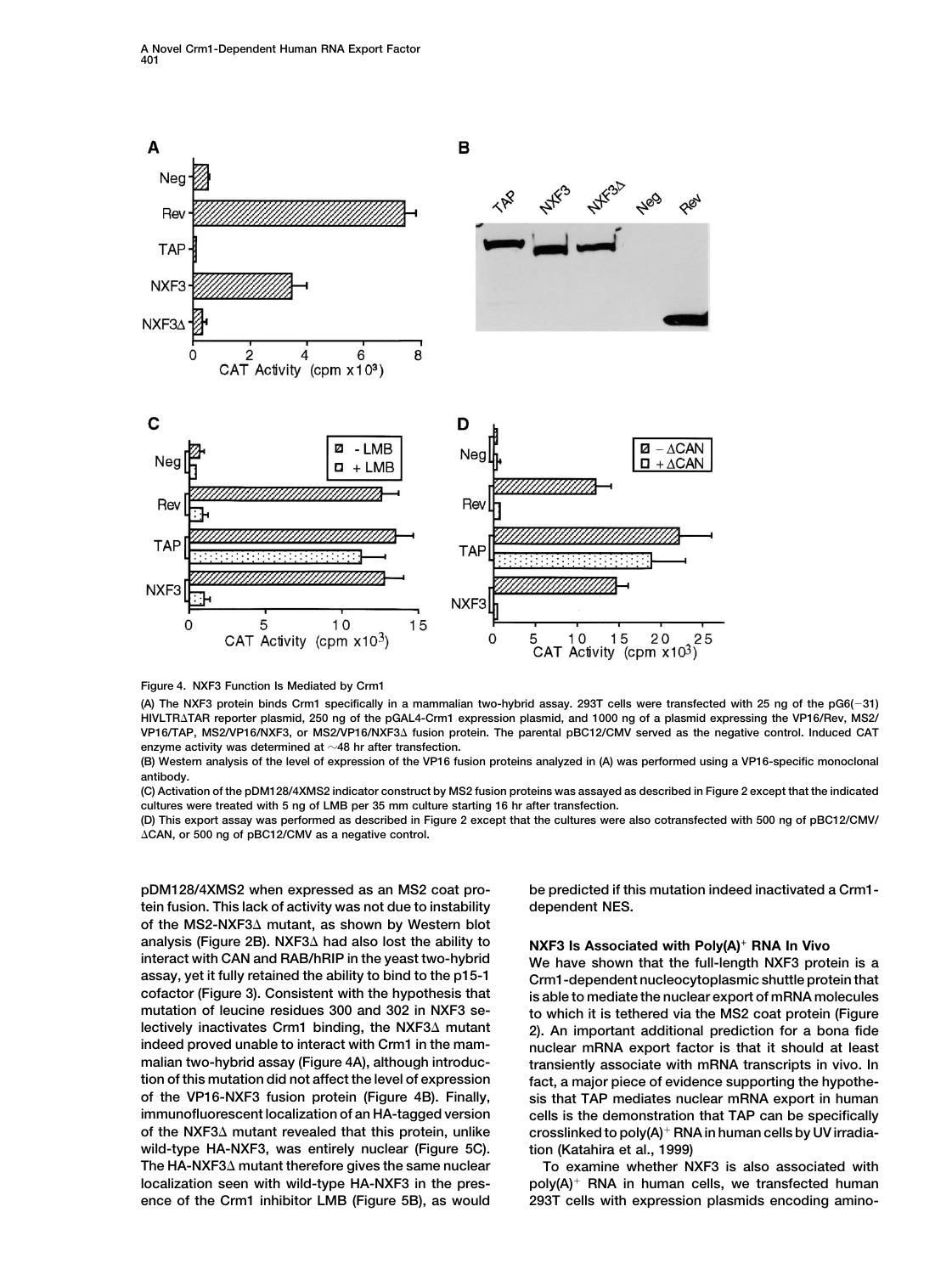



**irradiated cells. terminally HA-tagged forms of TAP, NXF3, or Importin**  $\alpha$  (Imp $\alpha$ ). Imp $\alpha$  was chosen as a negative control since **this protein nuclear import factor is similar in size to Discussion NXF3, also shuttles between the nucleus and the cytoplasm, and (like NXF3) is largely nuclear at steady state A role for the TAP protein in mRNA nuclear export was (Herold et al., 1998). At 44 hr after transfection, cultures first suggested by the identification of TAP as the cellular** were UV irradiated (Piñol-Roma and Dreyfuss, 1992) and target for the CTE RNA export sequence encoded by poly(A)<sup>+</sup> RNA/protein complexes were isolated from to-<br>
the retrovirus MPMV (Grüter et al., 1998). Because the **tal cell lysates prepared from both UV crosslinked and CTE is not active in certain nonmammalian contexts but noncrosslinked cultures using oligo(dT) cellulose. Sam- can be functionally rescued by expression of human ples were then treated with RNase A and analyzed by TAP, it has been possible to define functional domains SDS-PAGE followed by Western blotting using an HA- in TAP that are important for mediating CTE-dependent specific mouse monoclonal antibody. Total cell lysates nuclear RNA export (Figure 1A). The most interesting from samples not subjected to oligo(dT) purification of these is the essential carboxy-terminal NUP binding** were also analyzed to verify that comparable levels of domain (Kang and Cullen, 1999; Katahira et al., 1999; **each protein were expressed. Bachi et al., 2000). This domain is unique among nuclear**

**to detect a specific interaction between endogenous with components of the NPC, and hence mediate nupoly(A) RNA and both HA-TAP and HA-NXF3. The inten- clear export, without the intercession of a member of sity of this interaction was comparable, thus suggesting the importin/exportin family of nuclear transport factors. that the recruitment of TAP and NXF3 to poly(A) RNA While the importance of TAP for CTE-dependent is equivalent in vivo. In contrast, an interaction between mRNA export can be readily demonstrated, the precise** poly(A)<sup>+</sup> RNA and HA-Imp<sub>α</sub> was barely detectable, as role of TAP in the sequence-nonspecific nuclear export was predicted based on the known role of Imp<sub><sup> $\alpha$ </sub> in pro-<br>
of human mRNAs remains to be defined (Cullen, 2000).</sub></sup> **tein nuclear import rather than in mRNA nuclear export. However, a critical role for TAP in this process is strongly**



**Figure 6. TAP and NXF3, but Not Imp, Associate with Poly(A) RNA In Vivo**

**293T cells were transfected with expression plasmids encoding HA**tagged forms of TAP, NXF3, or  $Imp<sub>α</sub>$ , or with the parental  $pBC12/$ **CMV plasmid (Neg). At 44 hr after transfection, the cultures were UV irradiated and poly(A) RNA:protein complexes were isolated with oligo(dT) cellulose. After elution and RNase digestion, crosslinked proteins were detected by Western analysis using an anti-HA monoclonal antibody (middle panel). Equivalent expression levels of the introduced HA-tagged proteins were confirmed by western analysis of samples prior to oligo(dT) cellulose treatment (upper Figure 5. Subcellular Localization of the NXF3 Protein panel). Nonirradiated cells processed in parallel served as an addi-**

**inhibitor LMB prior to fixation. Fixed cells were stained with a FITC- As shown in the upper panel of Figure 6, these differ**conjugated anti-HA monoclonal antibody and the subcellular local-<br>ization of the NXF3 protein visualized by immunofluorescence.<br>expression in transfected cells. Importantly, these **RNA:protein interactions were only detectable in UV-**

**As shown in the middle panel of Figure 6, we were able export factors in that it permits TAP to directly interact**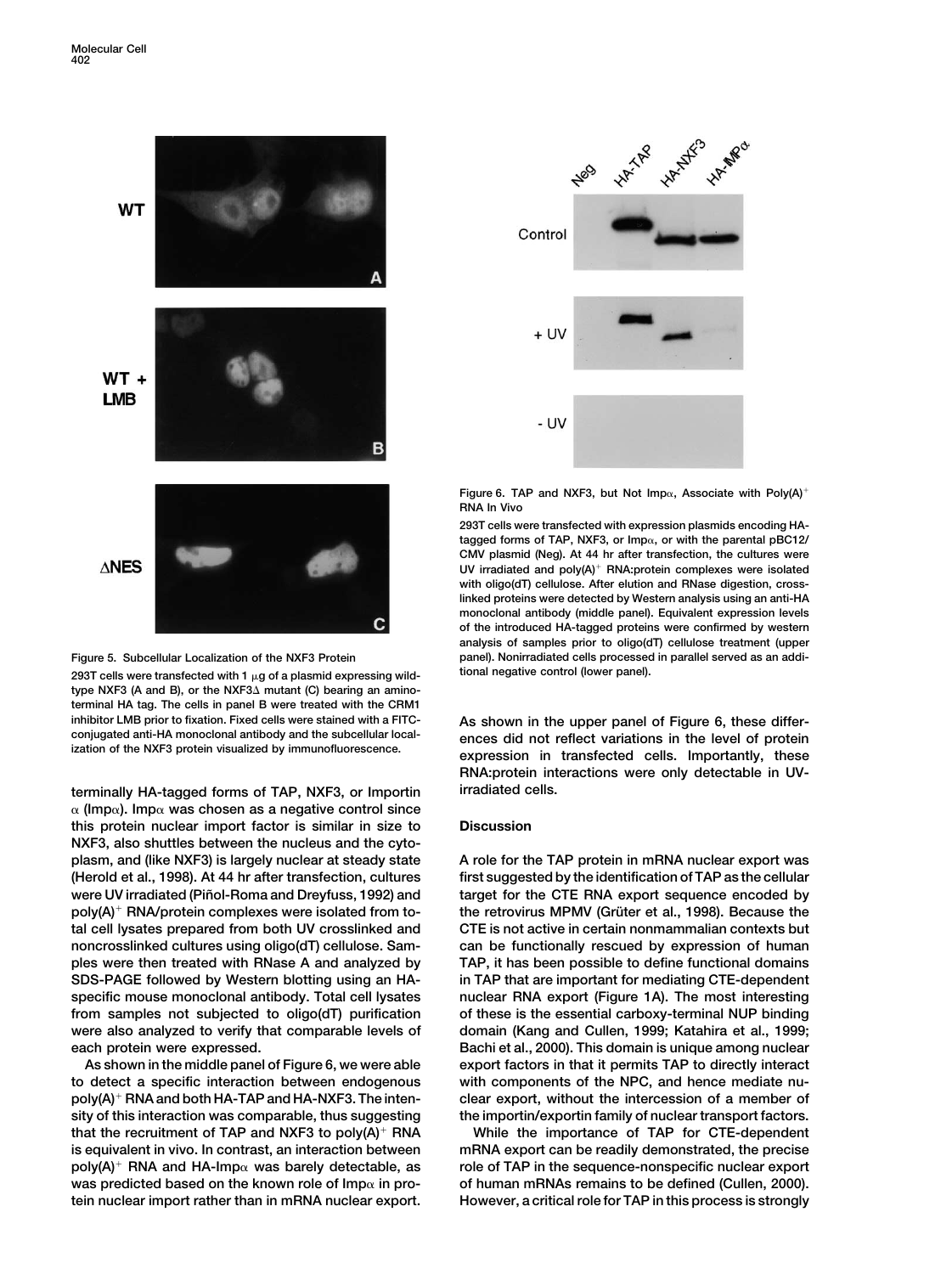



**The crystallographic structure of part of the CTE binding domain of TAP (residues 102–371) has been reported by Liker et al. (2000). Here, we show the reported structure of the LRR subdomain of TAP (residues 203–362). Arginine residues 342 and 344, which are equivalent to leucine residues 300 and 302 in NXF3, are highlighted to show their location on the surface of TAP.**

**coded by** *C. elegans* **and yeast are required for poly(A) the nuclear export of tethered RNA molecules (Figure RNA export in these eukaryotic organisms (Katahira et 2). This apparent discrepancy is explained by the finding al., 1999; Tan et al., 2000). Presumably, the carboxy- that NXF3, unlike TAP, possesses the ability to effecterminal NUP binding domain of TAP also plays a critical tively interact with the Crm1 nuclear export factor (Figure role in cellular mRNA export from the nucleus. In support 4A). Therefore, NXF3, while very similar in sequence to of this hypothesis, recent data demonstrate that nuclear TAP, is (in at least this regard) more closely comparable mRNA export does not require the GTP bound form of to the Crm1-dependent Rev nuclear export factor enthe RAN GTPase, a cofactor that is critical for all ex- coded by HIV-1. Consistent with this hypothesis, both portin-mediated nuclear export but dispensable for nu- the nuclear export of tethered RNA molecules mediated clear export mediated by the TAP carboxy-terminal do- by the MS2-NXF3 fusion protein (Figure 4) and nucleocy-**

**for the evolution of proteins with novel mechanisms of function such as LMB. action and/or expression patterns (Lynch and Conery, These data suggested that NXF3 might contain a**

**suggested by the finding that the TAP homologs en- that NXF3, like TAP, is in fact fully capable of mediating main (Clouse et al., 2000). toplasmic shuttling by NXF3 (Figure 5) were found to Duplication of genes provides a major mechanism be effectively blocked by specific inhibitors of Crm1**

**2000). Because of the evident importance of TAP for Crm1 binding motif comparable to the leucine-rich NES global mRNA export, we were interested in the possibil- found in HIV-1 Rev and several other viral and cellular ity that humans might express proteins related to TAP proteins (Malim et al., 1991; Fischer et al., 1995; Cullen, that would regulate gene expression in specific tissues 2000). A leucine-rich motif that mapped to around resiat the level of nucleocytoplasmic transport. The human dues 296 to 302 in NXF3 (Figure 1A) was in fact found genome encodes five genes that are clearly related to to be essential for both Crm1 binding and nuclear export TAP but only two of these,** *NXF2* **and** *NXF3***, encode open mediated by the NXF3 protein (Figures 2A and 4A). Muta**reading frames (Herold et al., 2000). However, NXF3 tion of this motif neither destabilized the NXF3 protein **appeared unpromising as a candidate nuclear export (Figures 2B and 4B) nor interfered with the ability of factor because it lacks sequences equivalent to the criti- NXF3 to bind to p15-1, a known cofactor for TAP-depencal TAP carboxy-terminal domain (Figure 1A). Remark- dent nuclear mRNA export (Katahira et al., 1999) (Figure ably, the data presented in this manuscript demonstrate 3). However, mutagenesis of this leucine-rich NES did**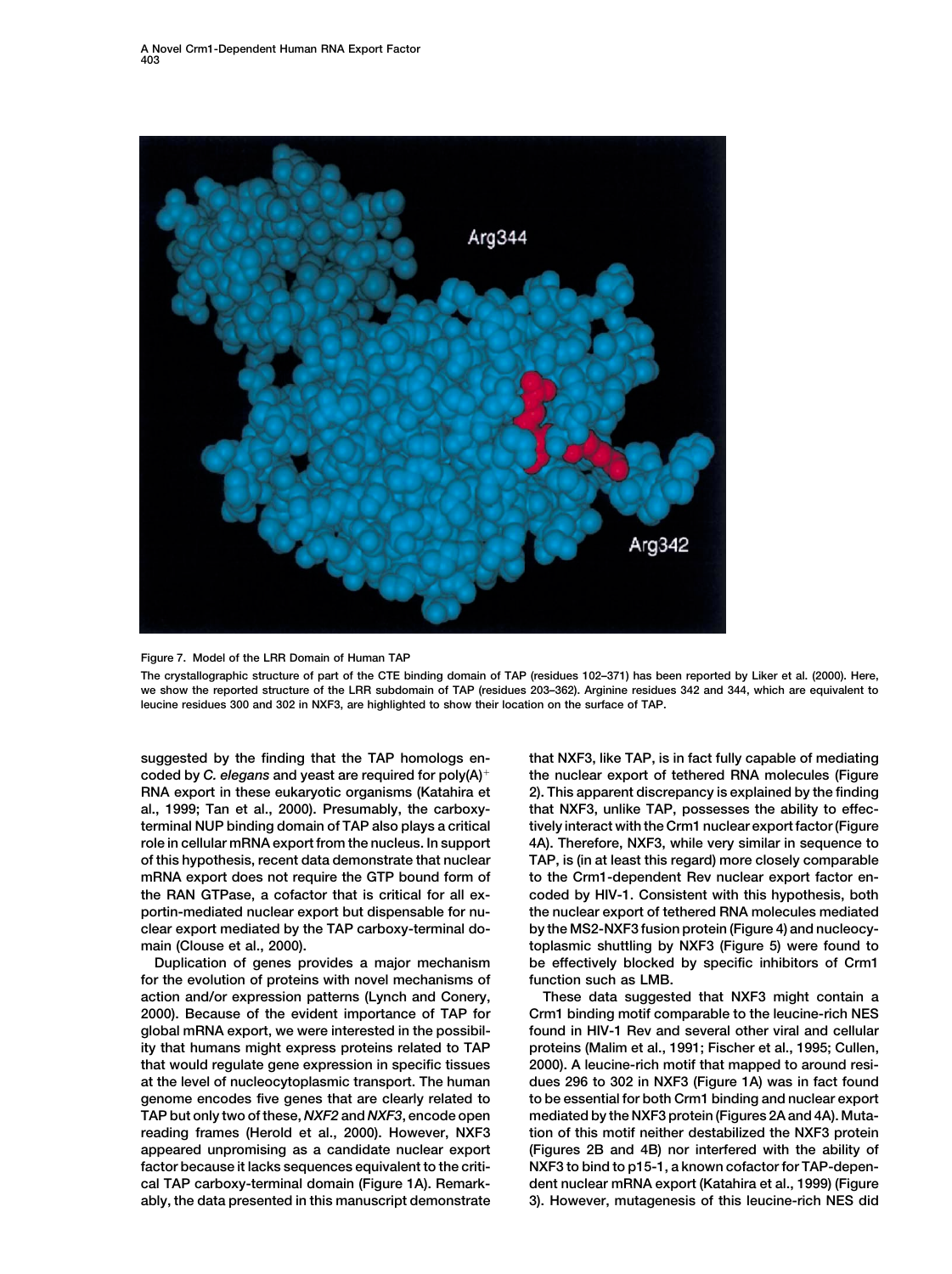**of NXF3 and TAP suggests that the mutation of two testis-specific genes involved in the mitotic stages of arginine residues in TAP to two leucine residues in NXF3 male germ cell development, have selectively accumuwas a key step in the acquisition of a leucine-rich NES lated on the X chromosome during evolution (Wang et by NXF3, although the introduction of this mutation into al., 2001). These observations, therefore, raised the pos-TAP does not suffice to confer Crm1 binding (data not sibility that NXF2 and/or NXF3 might play a role in male** shown). The NXF3 NES falls within a region that has germ cell development, perhaps by acting as tissue**homology to a domain of TAP whose structure was re- specific nuclear mRNA export factors. cently solved (Liker et al., 2000). As shown in Figure 7, Although we have not yet identified a specific cargo the two relevant arginines in TAP are located on the for NXF3-mediated nuclear export, we nevertheless besurface of the LRR subdomain and would be accessible lieve that NXF3 is indeed likely to function as a human for binding to Crm1 upon mutation to leucine. We there- nuclear mRNA export factor. The evidence in favor of fore propose that NXF3 evolved from TAP, after gene this hypothesis includes the demonstration, using UV** duplication, by the initial acquisition of a leucine-rich crosslinking, that NXF3 is associated with poly(A)<sup>+</sup> RNA **NES due to the introduction of a small number of mis- in human cells (Figure 6). Comparison of NXF3 with TAP, sense mutations on an exposed surface of the LRR which is likely to be a critical mediator of nuclear mRNA** subdomain. At this point, the NXF3 protein would have export, suggests that both proteins associate with po**ly(A) acquired the ability to use two distinct mechanisms to RNA in vivo with comparable efficiency. We have access the NPC, i.e., either directly via the carboxy- therefore provided evidence demonstrating that fullterminal NUP binding domain or indirectly via the newly length NXF3 is associated with cellular mRNA tranacquired Crm1-dependent NES. The subsequent intro- scripts in vivo (Figure 6), that NXF3 is a nucleocytoplasduction of a nonsense mutation that deleted the car- mic shuttle protein (Figure 5), and that NXF3 can export boxy-terminal NUP binding domain (Figure 1A) might mRNA molecules when tethered to these by fusion to therefore have little affect on the ability of NXF3 to con- a heterologous RNA binding domain (Figure 2). Altotinue to function as a nuclear export factor. Importantly, gether, these findings raise the possibility that wild-type other functional domains in TAP that play a key role in NXF3 may function as a tissue-specific nuclear mRNA TAP-mediated nuclear mRNA export, including the NLS export factor in vivo. When considered in combination and the p15-1 binding domain, have been conserved with recent evidence arguing that Crm1 can mediate during the evolution of the** *NXF3* **gene. the selective nuclear export of mRNAs bearing AU-rich**

**of NXF2 and NXF3 function and reached somewhat dif- possibility that Crm1 may play an important role in the ferent conclusions. Most importantly, Herold et al. (2000) nuclear export of specific target mRNA molecules in reported that NXF3 was unable to interact with NUPs in specific human tissues, even while bulk mRNA nuclear vitro and did not localize to the nuclear rim in expressing export remains dependent on the ubiquitously excells, two properties that distinguished NXF3 from both pressed TAP export factor. TAP and the NXF2 protein. Based on these and other data, these authors proposed that NXF2 could function Experimental Procedures as a nuclear export factor while NXF3 was likely to be inactive. Clearly, the data presented in this manuscript Construction of Molecular Clones** argue that NXF3 is, in fact, fully capable of mediating the<br>nuclear export of tethered RNA molecules. The reported<br>inability of NXF3 to directly bind to NUPs in vitro is,<br>has also used on pBC12/CMN (Malim et al., 2000). Al **however, consistent with our observation that the NPC a negative control. We have previously described the mammalian CMV/**<sup>1</sup>CAN, and pBC12/CMV/<sub>1</sub>Gal (Malim et al., 1991; Bogerd et al., 1991; Bogerd et al., 1991; Bogerd et al., 1991; Bogerd et al., 1991; Bogerd et al., 1991; Bogerd et al., 1998); Sequences encoding full-length NXF2 and (Figure 3), NXF2 differed from both TAP and NXF3 in<br>being unable to activate nuclear RNA export when ex-<br>pressed as an MS2 fusion protein (Figure 2A). However,<br>we have recently observed that MS2-NXF2 can mediate<br>we change **nuclear mRNA export in cells that overexpress the p15-1 teins, sequences encoding the MS2 coat protein were PCR amplified protein (data not shown). While p15-1 overexpression from genomic DNA isolated from the yeast strain L40-coat (Senwas also recently reported to enhance nuclear mRNA Gupta et al., 1996), digested with BspHI and NcoI, and then inserted** export mediated by a tethered TAP protein (Guzik et al.,<br>2001), we, in fact, observed only a modest positive effect<br>of p15-1 overexpression on MS2-TAP dependent mRNA<br>Mammalian expression plasmids encoding fusion proteins c **export (data not shown). sisting of the VP16 transcription activation domain linked to TAP,**

While the autosomal *TAP* gene was found to be ex-<br>pressed in all human tissues examined, the X-linked<br>the MS2 operator RNA dimer from pll/MS2-2 (SenGupta et al., 1996)

**result in the same entirely nuclear localization seen with** *NXF2* **and** *NXF3* **genes were predominantly expressed wild-type NXF3 in the presence of LMB (Figure 5). in human testis (Figure 1B). Of interest, it has recently Comparison of the predicted amino acid sequences been demonstrated that male-benefit genes, including**

**Recently, Herold et al. (2000) also reported an analysis elements (Brennan et al., 2000), these data raise the**

expression plasmids pDM128/PL, pVP16/Rev, pGAL4/Crm1, pBC12/ vectors. In order to construct plasmids expressing MS2 fusion pro-

Mammalian expression plasmids encoding fusion proteins con-**NXF3, or NXF3 were derived by insertion of the VP16 activation** A Possible Role for Crm1 in the Nuclear Export<br>
of Specific Human mRNAs<br>
of Specific Human mRNAs<br>
of Specific Human mRNAs<br>
of Specific Human mRNAs **the MS2 operator RNA dimer from pIII/MS2-2 (SenGupta et al., 1996)**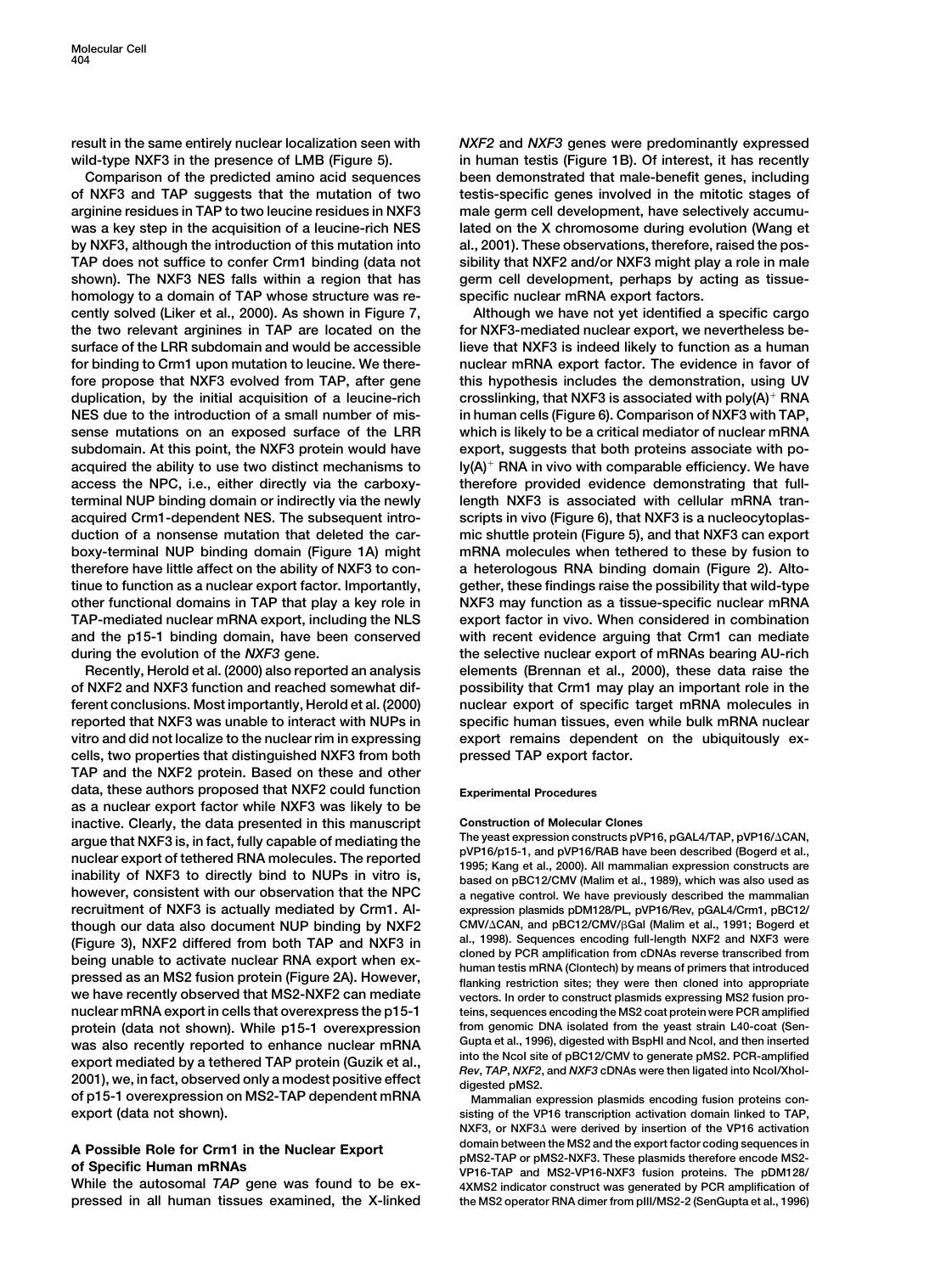**followed by ligation of two copies of the dimer into the BglII and stained with a mouse anti-HA monoclonal antibody conjugated to**

**viously described (Kang and Cullen, 1999). The pHA-NXF3 expres- visualized with a Leica DMRB fluorescent microscope. LMB treatsion plasmid was constructed by inserting a BspHI-XhoI fragment ment of cells expressing wild-type HA-NXF3 was performed as deencoding full-length NXF3 into pBC12/CMV/HA (Kang and Cullen, scribed above. 1999) digested with NcoI and XhoI. The pHA-Imp2 plasmid was constructed similarly by introducing a full-length** *Imp2* **cDNA (Her- In Vivo UV Crosslinking old et al., 1998) into pBC12/CMV/HA. Yeast constructs expressing UV crosslinking was performed essentially as previously described** generate GAL4 DNA binding domain fusions. The leucine → arginine the calcium phosphate method. Approximately 44 hr posttransfec-<br>
double point mutant of NXF3 (NXF3 $\Delta$ ) was generated by Quick-<br>
tion cells were washed with

**Human 293T cells were maintained as previously described (Bogerd expression. et al., 1998). Cells were transfected with either Fugene-6 (Roche** Molecular Biochem.) or calcium phosphate, which generated similar<br>
mesults. Cells were cultured in 35 mm 6-well plates and harvested<br>
meter transfections. Induced CAT enzyme expression levels<br>
were normalized to the activ **carried out using a rabbit polyclonal anti-MS2 protein antiserum (a gift of Dr. P. Stockley) or a monoclonal anti-VP16 activation domain Acknowledgments antibody (Santa Cruz) following standard protocols.**

**reaction. Thirty-five cycles were performed under the following con- Received March 7, 2001; revised July 3, 2001. ditions: 94C, 30 s; 56C, 30 s; 72C, 90 s. PCR primers for each gene are as follows: TAP— forward primer GTTCCCTGAGCATTCCTTTC, reverse primer CCGCACAAATAGCTCATCATT; NXF2—forward primer References AGGCCATCCAGCTGGTACAG, reverse primer AAGTATGACAAGG CAGGCTAA; NXF3—forward primer CTCTTTGTGCGGGATACCAG, Bachi, A., Braun, I.C., Rodriques, J.P., Pante´ , N., Ribbeck, K., von**

Yeast two-hybrid assays were performed as previously described **(Fields and Song, 1989; Kang and Cullen, 1999). Plasmids express- Bogerd, H.P., Fridell, R.A., Madore, S., and Cullen, B.R. (1995). Idenfusions were cotransformed into the yeast indicator strain Y190 ral regulatory proteins. Cell** *82***, 485–494.**

scribed (Bogerd et al., 1998). Briefly, 293T cells were transfected<br>with the indicator construct pG6(-31)HIVLTR $\triangle$ TAR (Southgate and<br>Green, 1991) together with plasmids expressing the GAL4 DNA bind-<br>ion of human immunodef **at 48 hr after transfection. Braun, I.C., Rohrbach, E., Schmitt, C., and Izaurralde, E. (1999). TAP**

**Human 293T cells were seeded onto Biocoat collagen-treated coverslips (Becton Dickinson Labware) and then transfected with either Bray, M., Prasad, S., Dubay, J.W., Hunter, E., Jeang, K.-T., Rekosh,** wild-type pCMV/HA-NXF3 or the NXF3 $\triangle$  mutant. At 48 hr after trans-<br>
D., and Hammarskjöld, M.-L. (1994). A small element from the Ma-

**ClaI sites of the pDM128/PL polylinker. FITC (Santa Cruz) (Kang and Cullen, 1999). The coverslips were then** mounted on a microscope slide, and NXF3-expressing cells were

NXF fusion proteins were made using pGBT9 (Clontech) digested<br>at EcoRI and Sall sites. Sequences encoding full-length NXF2 or and province transfected with an HA-tagged expression plasmid or **at EcoRI and SalI sites. Sequences encoding full-length NXF2 or cells were transfected with an HA-tagged expression plasmid or NXF3 were cloned as MfeI and XhoI fragments into pGBT9 in order to with the parental pBC12/CMV plasmid as a negative control, using double point mutant of NXF3 (NXF3) was generated by Quick- tion, cells were washed with PBS and UV crosslinked in a Stratalinker Change mutagenesis (Stratagene) of the appropriate wild-type tem- (Stratagene) at 100 mJ. Poly(A) mRNA/protein complexes from plates. Plasmids expressing the FG repeats of CG1 and NUP153 total cell lysates (crosslinked and noncrosslinked) were purified on fused to the VP16 transcription activation domain were obtained oligo(dT) cellulose [MicroPoly(A)Pure, Ambion]. Samples were from a yeast two-hybrid cDNA library using pGAL4/TAP(61–619) as RNase A treated and then analyzed by SDS-PAGE and Western bait. blotting with an anti-HA monoclonal antibody (Covance). In addition, total cell lysates from samples that were not subjected to oligo(dT) Cell Culture and Transfection purification were analyzed by Western blot to verify levels of protein**

In Vivo Expression Profile<br>The tissue expression profiles of TAP, NXF2, and NXF3 were deter-<br>mined by the National Institutes of Health. The authors thank Peter-<br>mined by PCR on normalized, first-strand cDNA preparations

**reverse primer CATGCAAGAACATGAGGAGC. Kobbe, C., Kutay, U., Wilm, M., Görlich, D., Carmo-Fonseca, M., and Izaurralde, E. (2000). The C-terminal domain of TAP interacts with Yeast and Mammalian Two-Hybrid Assays** the nuclear pore complex and promotes export of specific CTE-<br>
Yeast two-hybrid assays were performed as previously described bearing RNA substrates. RNA 6, 136–158.

tification of a novel cellular cofactor for the Rev/Rex class of retrovi-

(Harper et al., 1993) by standard procedures followed by incubation<br>at 30°C on selective culture plates for approximately 4 days. Yeast calls were then harvested and analyzed for induced  $\beta$ -gal activity<br>cells were then h

**binds to the constitutive transport element (CTE) through a novel RNA-binding motif that is sufficient to promote CTE-dependent RNA**<br>**Human 293T cells were seeded onto Biocost collagen-treated cov-** export from the nucleus. EMBO J. 18, 1953-1965.

**fection, the cells were fixed using 3% paraformaldehyde in PBS and son-Pfizer monkey virus genome makes human immunodeficiency**